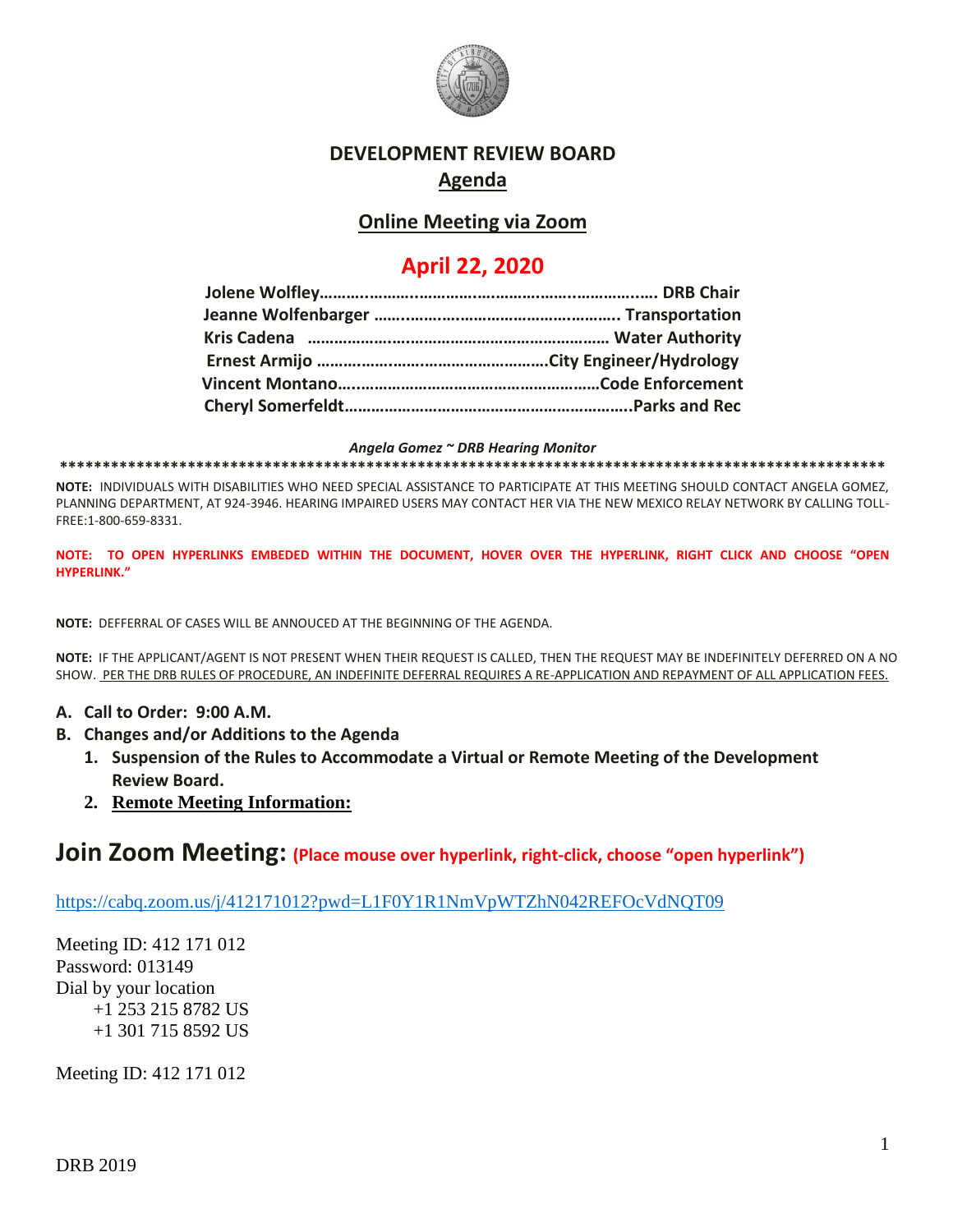#### *MAJOR CASES*

#### **1. Project [#1011598](http://data.cabq.gov/government/planning/DRB/1011598/1011598_DRB%20Submittals/)**

18DRB-70137 - **VACATION OF PUBLIC RIGHT-OF-WAY** 18DRB-70138 - **SIDEWALK VARIANCE** 18DRB-70139 - **SUBDIVISION DESIGN VARIANCE FROM MINIMUM DPM STANDARDS** 18DRB-70140 - **PRELIMINARY/ FINAL PLAT**

**BOB KEERAN,** request(s) the aforementioned action(s) for all or a portion of: **Lot(s) 17 & 18**, **Block(s) 4, Tract(s) 3, NORTH ALBQ ACRES Unit 3**, zoned PD (RD/5DUA), located on **VENTURA ST NE** between **SIGNAL AVE NE** and **ALAMEDA BLVD NE**, containing approximately 2 acre(s). (C-20) *[Deferred from 5/16/18, 6/13/18, 7/18/18/, 8/8/18, 9/12/18, 10/24/18, 12/5/18, 12/19/18, 1/9/19, 1/23/19, 2/13/19, 2/27/19, 3/20/19, 4/17/19, 4/24/19, 6/5/19, 7/10/19, 8/7/19, 9/18/19, 10/30/19, 12/11/19, 1/29/20].*

APPLICANT REQUESTS A DEFERRAL TO JUNE 24, 2020

#### **2. Project # [PR-2020-003259](http://data.cabq.gov/government/planning/DRB/PR-2020-003259/DRB%20Submittals/PR-2020-003259_Feb_12_2020/Application/)** SI-2020-00016 **– SITE PLAN**

**JEREMY SHELTON for DEKKER, PERICH, SABATINI** agent(s) for **PRESBYTERIAN HEALTHCARE SERVICES** request(s) the aforementioned action(s) for all or a portion of: **TRACT 1-A-1-A PLAT OF TRACTS 1-A-1-A & 1-A-1-B HONEYWELL SITE,** zoned NR-LM, located at **9201 SAN MATEO BLVD NE between SAN MATEO BLVD NE and SAN DIEGO AVE NE**, containing approximately 59.696 acre(s). (B-17) *[Deferred from 2/12/20, 3/4/20, 4/8/20]*

**PROPERTY OWNERS**: HONEYWELL INTERNATIONAL INC C/O ALTUS GROUP US **REQUEST**: **SITE PLAN DRB**

### *MINOR CASES*

**3. Project # [PR-2019-002807](http://data.cabq.gov/government/planning/DRB/PR-2019-002807/DRB%20Submittals/PR-2019-002807_Apr_22_2020/Application/PR-2019-002807.pdf)** SI-2020-00091 – **EPC SITE PLAN SIGN-OFF CHRIS KELLER, SUNSET MEMORIAL PARK** request(s) the aforementioned action(s) for all or a portion of: **TR 1 PLAT OF TRS 1 & 2, SUNSET MEMORIAL PARK,** zoned NR-SU, located at **924 MENAUL BLVD NE between EDITH BLVD and I-25**, containing approximately 39.0784 acre(s). (H-15)

> **PROPERTY OWNERS**: CHRIS KELLER, SUNSET MEMORIAL PARK **REQUEST**: **EPC SITE PLAN SIGN-OFF**

### *SKETCH PLAT*